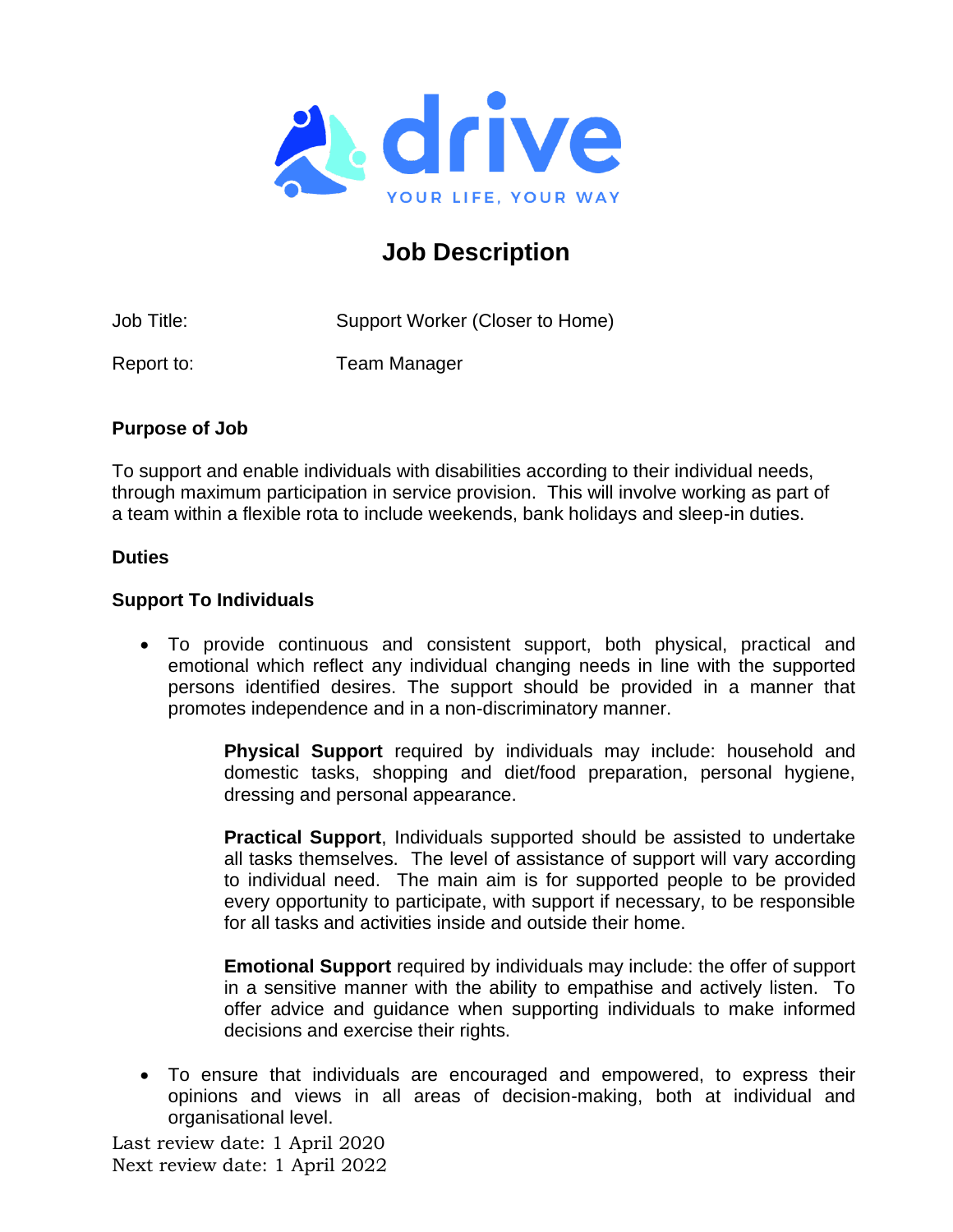- To assist and encourage individuals to become integrated members of their local community, by actively promoting physical and social presence in community based facilities, e.g. educational, occupational, social and leisure.
- To act as appropriate role models, when supporting individuals to participate in day and evening opportunities. Dressing and acting appropriately to participate in such daily activities.
- To liaise with families, staff and relevant services to maintain a high standard of support and provision of a quality service.
- To follow Positive Behaviour Support Plans and maintain appropriate individual records.
- To contribute to the development of individuals by assisting with the planning and practical implementation and monitoring of Opportunities and Goals identified in:
	- i. Activity and Support Plans
	- ii. Opportunity Plans
	- iii. Teaching Plans
- To accompany individuals on holiday by agreement with the Line Manager whilst ensuring compliance with the requirement/ expectations of the post.

#### **Staff and Personnel Issues**

- To participate and contribute to supervision and appraisal sessions, as agreed with Line Manager.
- To attend and actively participate in both mandatory and relevant training events. To keep accurate records of training and personal development, i.e. personal portfolio.
- To identify one's own training needs in consultation with appropriate Line Manager.
- To effectively communicate with the staff team and colleagues, regarding issues relating to individuals supported, the house and the organisation.
- To keep accurate records of hours worked, and the completion and submission of timesheets.
- To participate and contribute to relevant team and organisational meetings.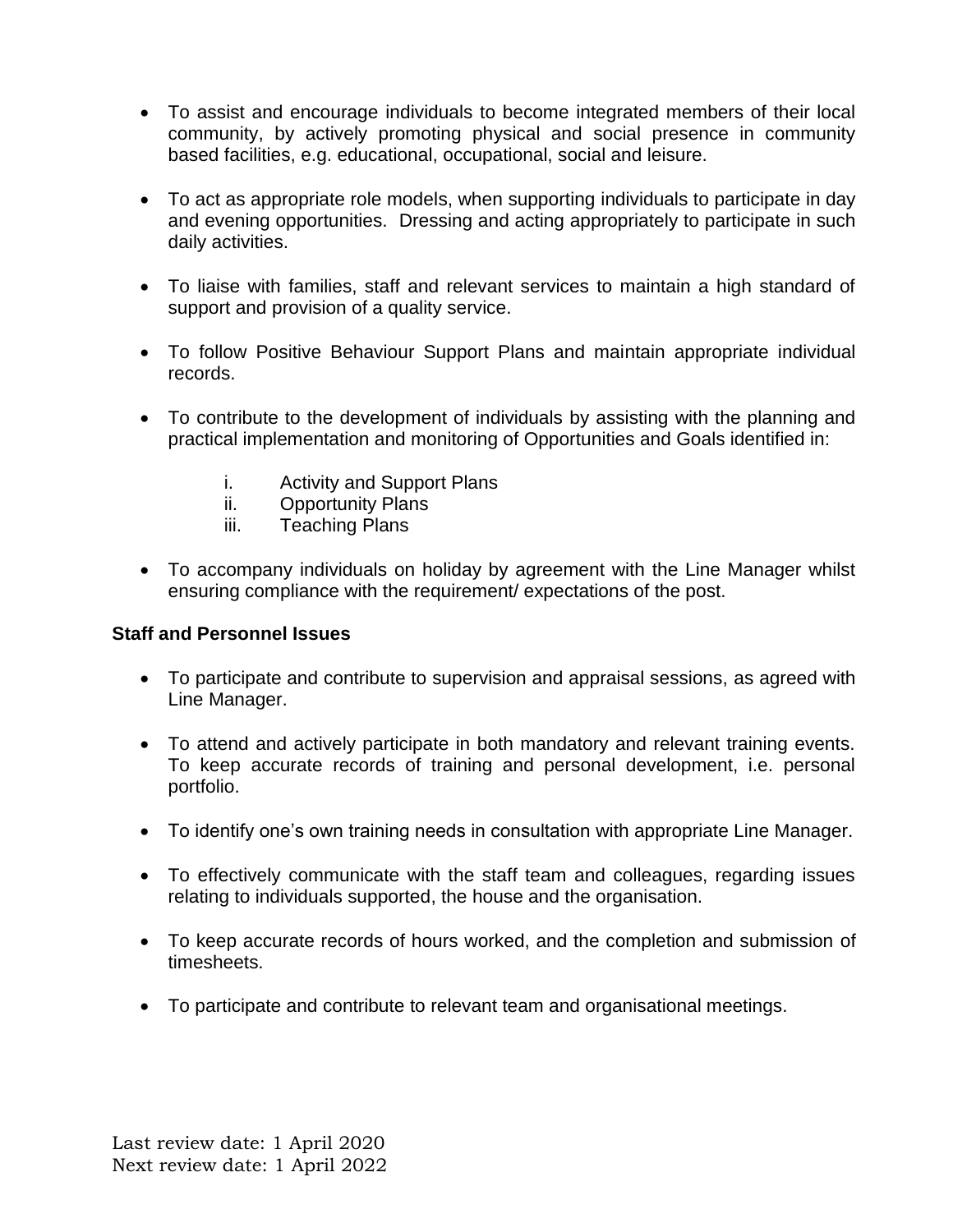## **Household and Administrative Responsibilities**

- To assist in maintaining accurate records, i.e. The supported person's personal records, house records, communication books, diaries, food and petty cash expenditure.
- To comply where necessary with the requirements of the Registered Homes Act.
- To be familiar with Health and Safety at Work Regulations, and to ensure effective implementation during a span of duty. To assist and liaise with team members in maintaining acceptable standards for the maintenance and security of the house. To report, and where necessary deal immediately with malfunctioning equipment.
- To successfully undertake a medication proficiency test. To keep up to date with knowledge and understanding of Medication Policy.
- To administer, supervise and maintain accurate records relating to all medication administered to individuals in accordance with Drive's policy and procedure.
- To have an understanding of all financial and administration systems in operation in the home to ensure accurate records are maintained.
- To monitor and maintain accurate records for the income and expenditure for individuals' personal finances.

#### **Organisational Responsibilities**

- **Confidentiality**. To fully understand and observe all matters concerning individuals and staff are kept strictly confidential to individual houses, staff teams and Drive. **Any breach of the above may be subject to disciplinary action.**
- To have an understanding and commitment to Drive's Aims and Objectives, and to be familiar with, and implement any individualised policies and procedures which may affect specific individuals.
- All staff must be prepared to work at any of Drive's services, and must recognise and be prepared to meet the changing support needs of individuals in accordance with Drive's policy on the deployment of staff.
- To contribute to internal and external monitoring and review systems.
- To have an awareness of, and comply with Drive's Equal Opportunities Policy.
- To have awareness, understanding and commitment to Drive's Operational Policy and Procedures.
- To be prepared to accept other duties and responsibilities commensurate with the post in light of changing circumstances.

Last review date: 1 April 2020 Next review date: 1 April 2022